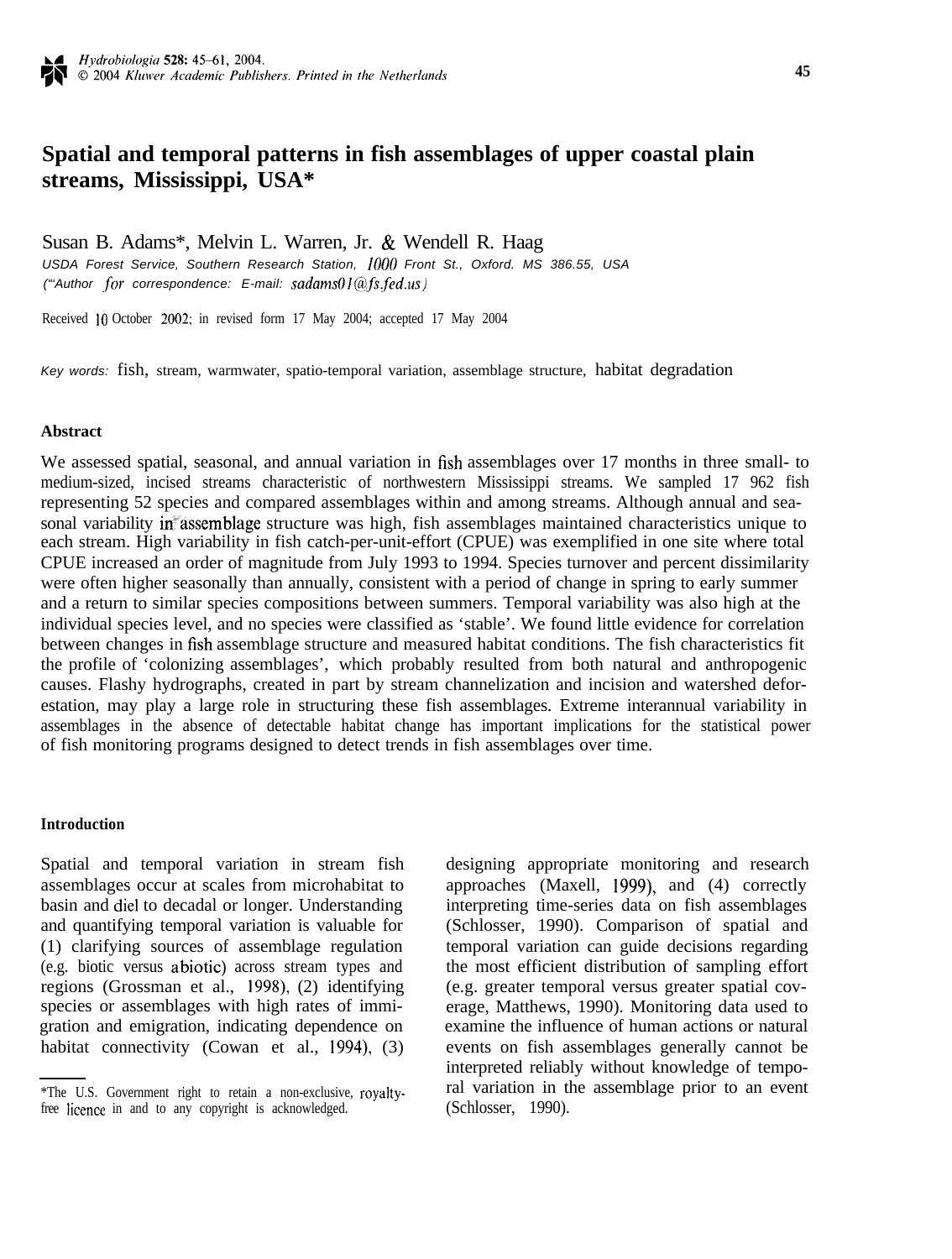Fish assemblage variability is a function of many interacting factors, including geoclimatic region, hydrologic regime, channel type, species composition, biotic versus abiotic regulation, and disturbance history, frequency, and magnitude (natural and anthropogenic) (Schlosser, 1985; Grossman et al., 1998). Because assemblages respond in diverse ways to these factors, quantification of variability must be repeated under many different conditions. Spatio-temporal variability in fish assemblage structure has received little attention in channelized, incised, sand-bottom streams of the upper Gulf of Mexico Coastal Plain, USA, (but see Shields et al., 1995), although some studies addressed the issue in other Coastal Plain streams (e.g. Ross et al., 1987). Because channelization and resultant incision represent profound and fundamental alterations of stream structure and function, we expected that variability in channelized streams would not mimic that in other Coastal Plain or upland streams.

Temporal variability tends to be high in warmwater streams and higher still in anthropogenitally disturbed streams (Schlosser, 1982). Human alteration of watersheds and stream channels in northwestern Mississippi has led to extreme channel degradation and simplification as well as channel instability. We predicted that these changes would lead to high temporal variability in the warmwater fish assemblages.

We studied fish assemblages in three, small- to medium-sized streams in northwest Mississippi over 17 months to quantify spatial and temporal patterns in persistence and stability at both assemblage and species levels and to compare those to results from other systems. We focused on among-stream, among-season, and between-year

variations. Our assemblage-level objectives were to (1) quantify and compare assemblage characteristics among streams using metrics of total number of species, species dominance, and catch per unit effort (CPUE), (2) qualitatively and quantitatively address whether assemblages were more similar over space or over time, (3) identify the degree and timing of changes in assemblage composition and structure, (4) evaluate synchrony in assemblage metrics among streams, and (5) test whether assemblage changes were correlated with stream habitat changes. At the individual species level, objectives included (1) comparing stability of CPUE to that in other stream systems, and (2) determining the contribution of spatial versus temporal effects to the variation in CPUE.

### **Study areas**

We studied three tributary streams of the Little Tallahatchie River, upper Yazoo River basin, northwestern Mississippi (Fig. 1, Table 1), that differed in size, condition, land use, and connectivity to the mainstem. Hotopha and Cypress creeks were comparably-sized, channelized streams, whereas Buckhorn Creek was smaller and not channelized at the study site. All had flashy hydrographs (e.g. Fig. 2) and moderate to extreme channel incision (Hotopha Creek: Shields & Cooper 1994). Channelization and construction of small, headwater flood-control reservoirs were widespread in the watersheds prior to the mid-1960s (Hotopha Creek: Simon & Darby, 1997). The Cypress Creek watershed retained considerably more forest cover than did the other two watersheds (Table I), and nearly all of the Cypress



Figure 1. Location of study sites in Panola and Lafayette counties, Mississippi, USA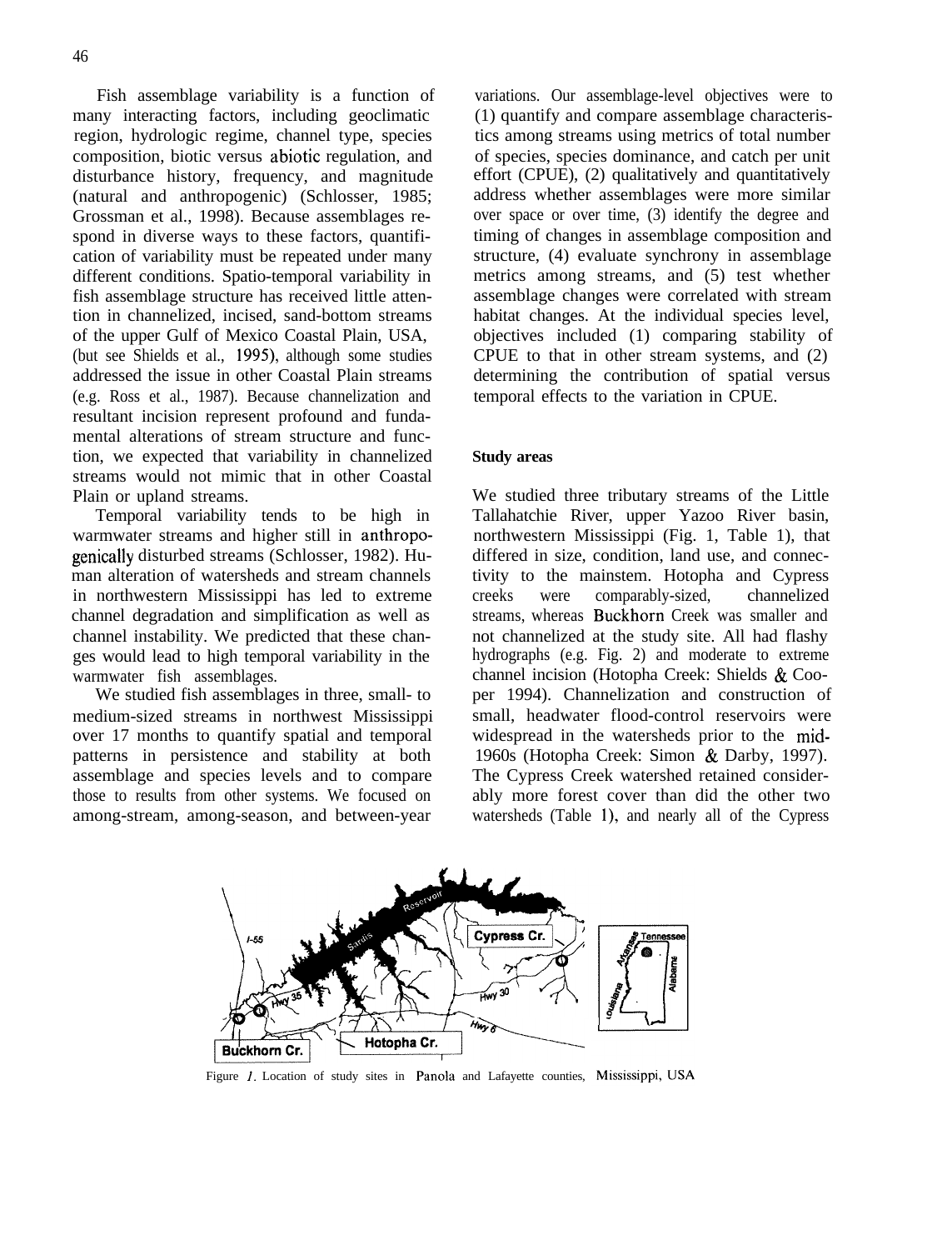| Stream            |          | Watershed Distance to<br>area (km') confluence (km)" widths $(m)^b$ |      | Mean wetted Average<br>$depths$ (cm) <sup>*</sup> | Dominant<br>substrates | Watershed land use $(\%)$ |                 |                 |           | Study site County<br>location <sup>d</sup> |                              | Latitude,<br>longitude |
|-------------------|----------|---------------------------------------------------------------------|------|---------------------------------------------------|------------------------|---------------------------|-----------------|-----------------|-----------|--------------------------------------------|------------------------------|------------------------|
|                   |          |                                                                     |      |                                                   |                        | Row                       | Pasture         | Forest          |           |                                            |                              |                        |
|                   |          |                                                                     |      |                                                   |                        | crops                     |                 |                 |           |                                            |                              |                        |
| Cypress           | Creek 74 | 8.2                                                                 | 7.2  | $16 - 27$                                         | Sand                   | 6 <sup>e</sup>            | ٥ <sup>c</sup>  | 85 <sup>e</sup> | Hwy. $30$ | Lafayette                                  | 34" N 26' 32", 89" W 17' 25" |                        |
| Hotopha Creek 91  |          | 2.0                                                                 | 13.8 | $16 - 37$                                         | Sand                   | 8 <sup>t</sup>            | 40 <sup>1</sup> | 50 <sup>t</sup> | Hwy. 35   | Panola                                     | 34" N 21' 52", 89" W 52' 45" |                        |
| Buckhorn Creek 15 |          | 1.2                                                                 | 3.2  | $20 - 31$                                         | Sand, gravel $8^g$     |                           | 39"             | 53"             | Hwy. 35   | Panola                                     | 34" N 21' 04", 89" W 54' 47" |                        |

Table I. Study site locations in Mississippi, USA, and watershed, channel, and stream characteristics

<sup>a</sup> Distance to downstream confluence with larger river.

<sup>b</sup> Cypress and Buckhorn creek values are means from one transect where discharge was measured during each sample. Hotopha Creek mean is from multiple transects each spring and fall, 1992-1995 from Shields et al. (1998).

'Water depths; range of averages measured throughout study.

'Highway (Hwy.) crossing.

'Estimated from 1:24 000 US Geological Survey (USGS) black and white digital orthophoto quadrangles, 1992, and I:24 000 US Department of Agriculture color aerial photography. 1996 and 1999.

'Shields et al. (1994).

<sup>g</sup> Estimated from 1:24 000 USGS black and white digital orthophoto quadrangles. 1992.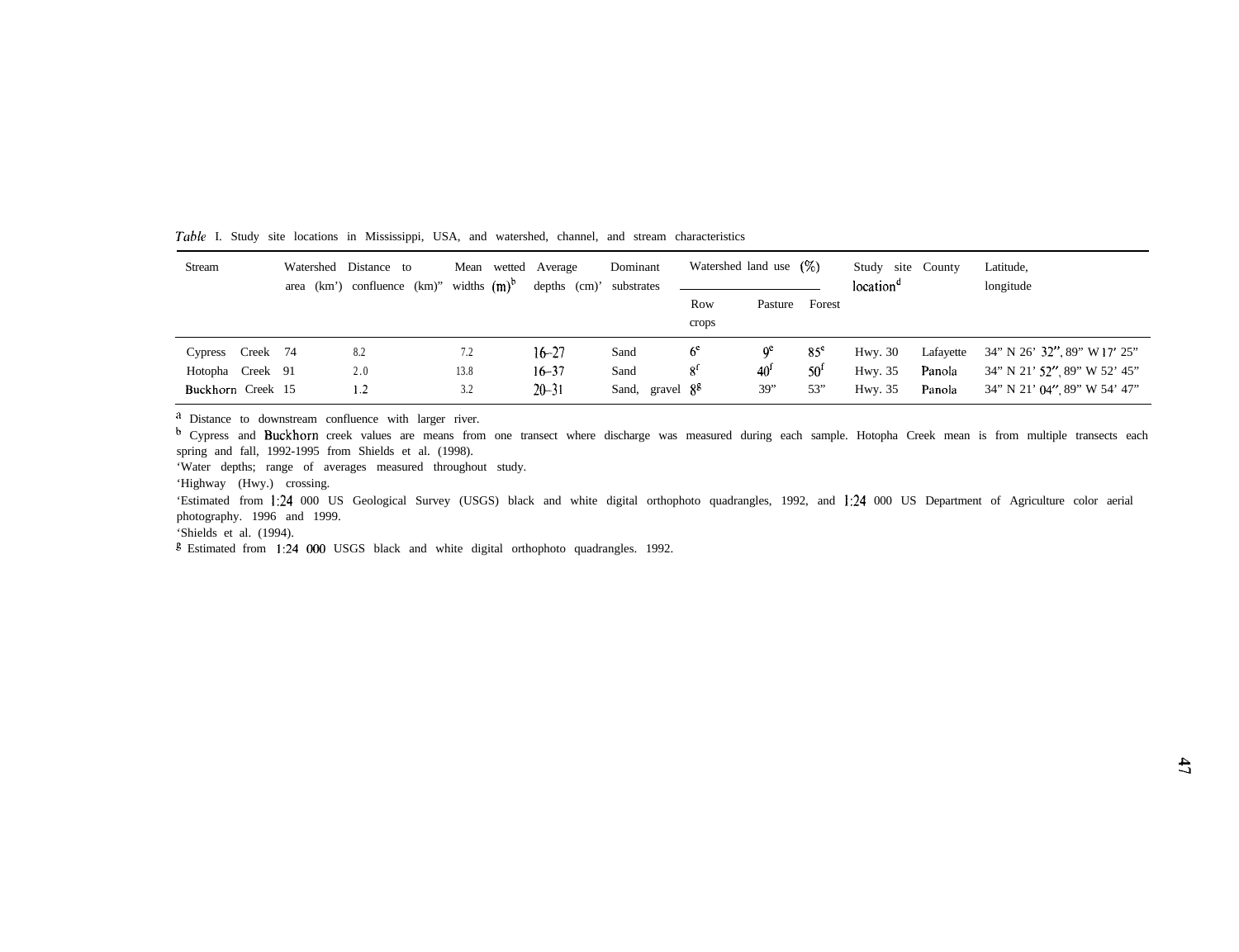

*Figure* 2. Hydrograph of Hotopha Creek, Mississippi, from 1986 to 1994 and detail of hydrograph during the study (inset). Black triangles in inset indicate the dates we sampled in Hotopha Creek.

Creek headwaters drained forested watersheds of the Holly Springs National Forest.

Channelization and incision have profoundly influenced riparian, channel, and in-stream characteristics of most streams in the area. In Hotopha and Cypress creeks, the mainstems and major tributaries became deeply incised (3-7 m) after channelization (Shields et al., 1993; Shields & Cooper, 1994). Mean top channel widths in Hotopha Creek increased from 17 to 42 m between 1953 and 1985 (Shields et al., 1993), and the Cypress Creek channel widened similarly. Flows, although extremely flashy, rarely exceed bankfull. Sediment loads carried by the creeks are high (98 600 tons/year in Hotopha Creek, Simon & Darby, 1997), resulting in wide, shallow streams with substrates consisting almost entirely of shifting sands (Table 1). Study reaches in both streams lacked canopy cover, and in-stream wood or other cover for fish was rare (Hotopha Creek, Shields et al., 1994, 1998). During the 1980s and 199Os, bank control structures (e.g. stone spurs, Shields et al., 1998) were installed in a segment of Hotopha Creek,

and one set of 12-m-long stone spurs (installed in 1991) created the deepest habitats we encountered in that stream.

Buckhorn Creek was Iess incised (< 3 m bank height) and narrower with a slightly more diverse substrate (Table 1). Sections of the main channel upstream of the study reach, as well as some tributaries, had been straightened. Overbank flows were evidently common in Buckhorn Creek, and sediment and debris transport were apparently high, judging by the large areas of scour and deposition after high flows. Most of the mainstem and major tributaries of Buckhorn Creek, including the study site, were bordered by a nearly-continuous, albeit often narrow  $\approx 25 \text{ m}$ wide), riparian forest buffer. In the study site, tree canopy provided extensive shading, and instream wood was relatively common, forming debris piles, riffles, scour pools, and undercut banks.

The landscape context and, thus, potential for fish to move among diverse habitats varied among the streams. Hotopha and Buckhorn creeks entered the highly regulated and confined Little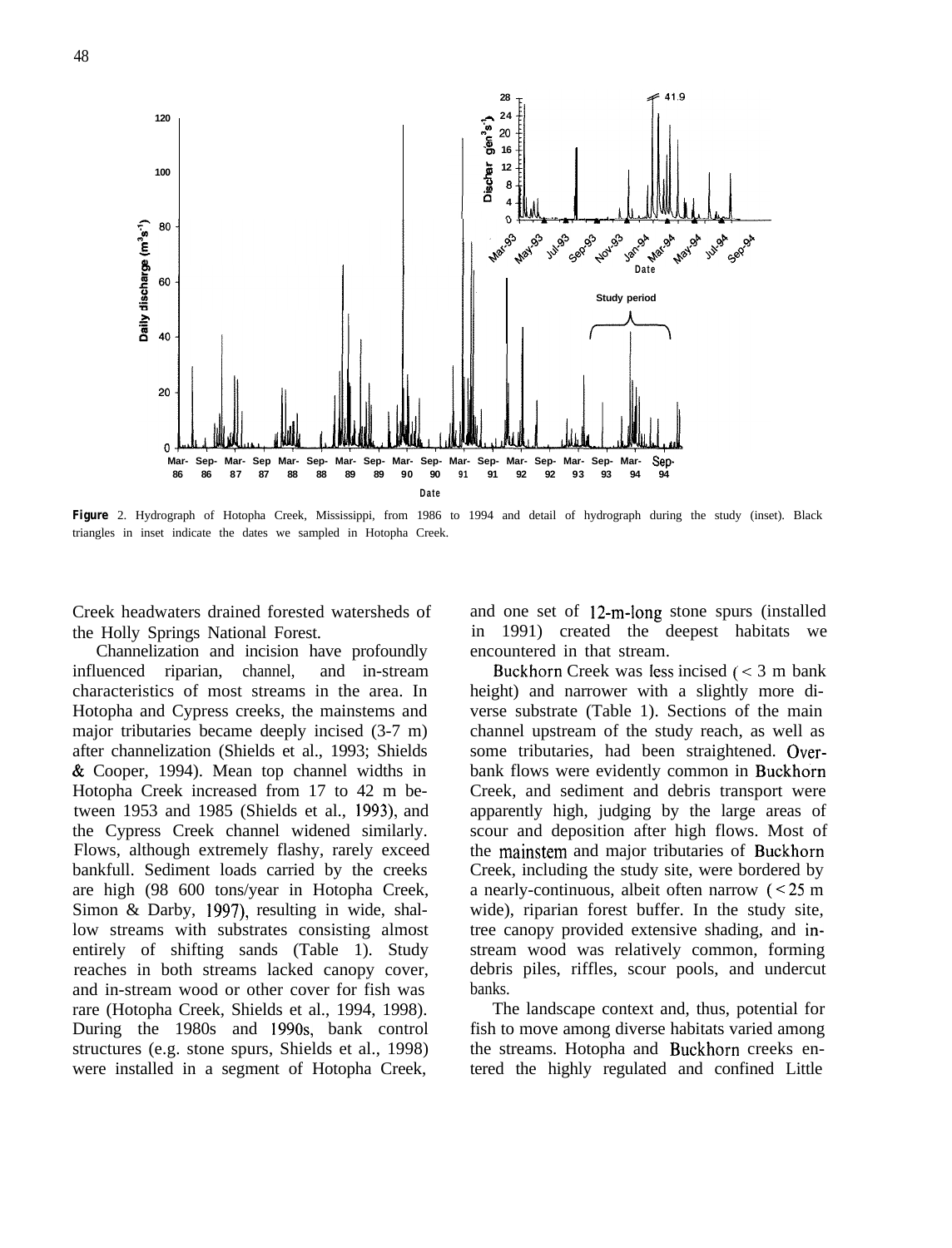Tallahatchie River downstream of Sardis Reservoir (Fig. 1). In Hotopha Creek, a grade control weir (< 1.8 m high) about 800 m downstream of the study reach likely precluded all upstream fish passage at moderate and low flows, although at high flows, some species, especially large-bodied ones, could evidently pass the weir (Shields et al., 1998). Cypress Creek flows into the Little Tallahatchie Canal (a bypass of the Little Tallahatchie River) upstream of Sardis Reservoir. Although the canal is a highly altered habitat, it retains connectivity to the original Little Tallahatchie River channel and to extensive seasonal wetlands. Moreover, the Cypress Creek floodplain consisted of continuous riparian forest and wetland complexes for 2.5 km upstream of the study site, whereas most adjacent floodplains of Hotopha and Buckhorn creeks were used as pasture or cropland (Shields & Cooper, 1994).

### **Methods**

# *Data collection*

We established a permanent sampling reach  $(150-$ 200 m each) on each stream and sampled fishes at approximately bi-monthly intervals from May I993 to October 1994 (Table 2). In each sample reach, we sampled fishes by electrofishing 18-29 discrete plots (36  $\text{m}^2$  each) on each sample date. We sampled each plot by setting a stationary seine (3-m x 2-m, 3.2-mm-mesh) and electrofishing (Smith-Root model 12-A backpack electrofisher) an approximately I2-m-long x 3-m-wide area for an average of 32 s (mean total time  $= 13$  min per

reach) in a downstream direction toward the seine; stunned fishes were swept by the current into the seine. In areas of low current, we then pulled the seine through the electrofished area to collect stunned fishes. Sampling plots were chosen haphazardly within the study reach but were distributed roughly proportionally among the few available microhabitat types and allocated similarly among sample dates.

With our sampling method, we overcame four sampling difficulties common to this region: (1) collection of stunned fishes using a seine allowed us to capture fishes regardless of whether we could see them in turbid water conditions, (2) use of the seine eliminated a bias toward capturing larger fishes, because it allowed us to sample age 0 fishes more effectively than possible with dip nets, (3) we captured many more individuals from large schools of minnows than we could have with dip nets even under ideal conditions, and (4) use of discrete sample plots allowed us to more effectively sample large, open expanses of sand substratum where fishes are often 'pushed' away from a continuous, moving electrical field. Our sampling efficiency was at least comparable to that obtained by Shields et al. (1998) who sampled about 30 times the stream width in the same segment of Hotopha Creek using a backpack electrofisher and dipnets on eight occasions from 1992 to 1995. Shields et al. (1998) captured more species than we did (31 total species compared to 26), but we caught more total fish (5106 versus 3872) and had higher catch rates (mean number fish per minute sampled  $= 52$  versus 16), largely because our method was more effective at capturing small fishes and schooling cyprinids.

| Table 2. Sampling dates and number of 'plots' (see text, $l$ plot = 1 unit of effort) per date for the three study streams |  |  |  |  |  |  |  |  |  |  |  |
|----------------------------------------------------------------------------------------------------------------------------|--|--|--|--|--|--|--|--|--|--|--|
|----------------------------------------------------------------------------------------------------------------------------|--|--|--|--|--|--|--|--|--|--|--|

| Cypress Creek     |     | Hotopha Creek      |     | <b>Buckhorn</b> Creek |     |
|-------------------|-----|--------------------|-----|-----------------------|-----|
| 25 May 1993       | 25  | 24 May 1993        | 24  | 24 May 1993           | 29  |
| 14 July 1993      | 24  | 13 July 1993       | 26  | 13 July 1993          | 25  |
| 21 September 1993 | 27  | 22 September 1993  | 23  | 22 September 1993     | 25  |
| I December 1993   | 24  | 30 November 1993   | 24  | 30 November 1993      | 25  |
| 7 March 1994      | 25  | 15 March 1994      | 24  | 3 March 1994          | 29  |
| 6 May 1994        | 25  | 5 May 1994         | 26  | 5 May 1994            | 24  |
| 8 July 1994       | 22  | 7 July 1994        | 25  | 6 July 1994           | 1 S |
| 18 October 1994   | 23  | $18-19$ October 94 | 22  | 19 October 1994       | 23  |
| Total plots       | 195 |                    | 194 |                       | 198 |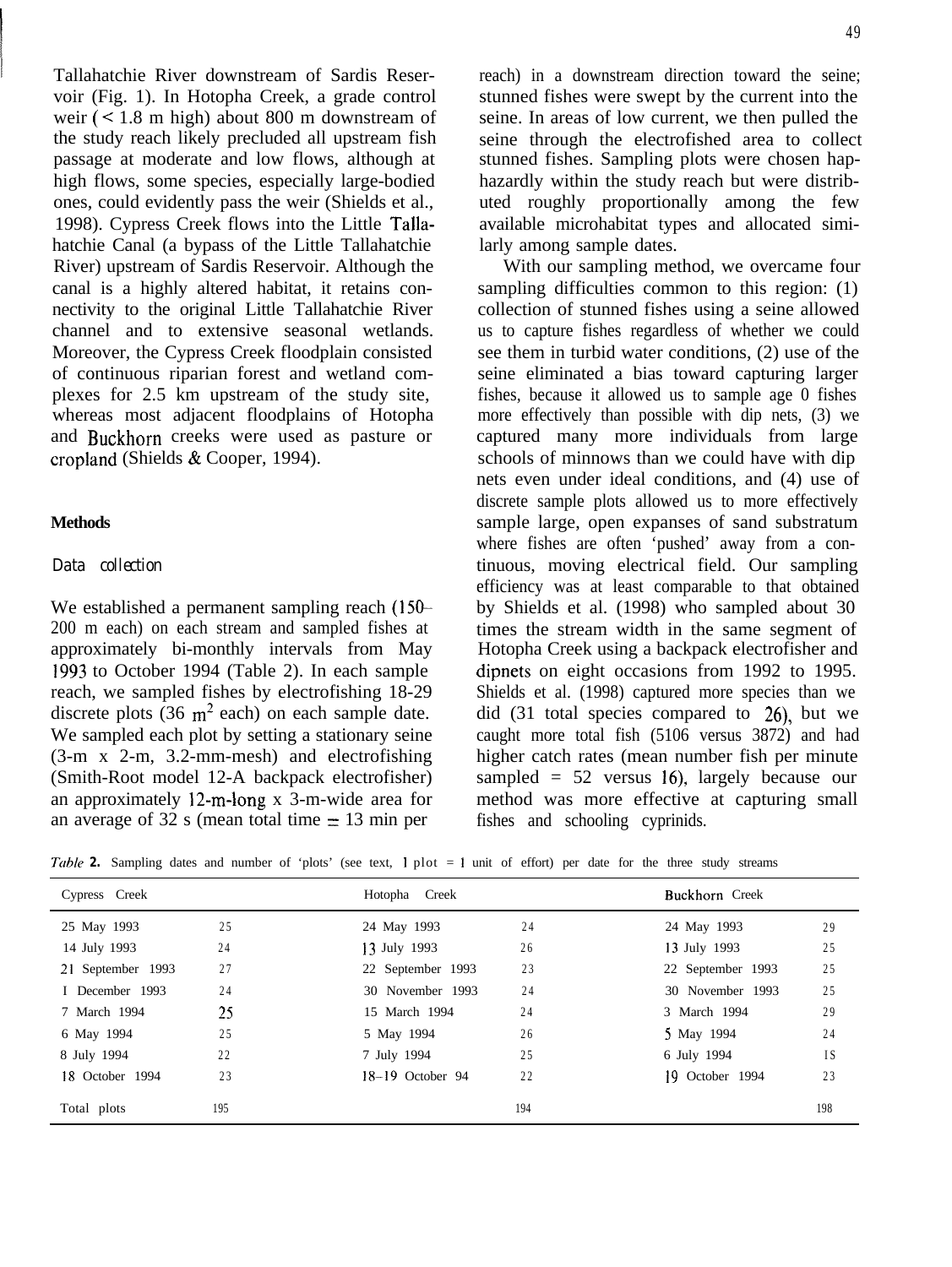We identified all captured fishes and measured their total lengths (TL). We combined two species of topminnows, *Fundulus olivaceus* and *F. notatus,* for analysis due to difficulties in identifying age 0 individuals to species. However, *F. olivaceus* numbers far exceeded those of *F. notatus.*

Within each plot area, we measured current velocity in the center (Marsh-McBirney digital current meter) and depth at three, haphazardly chosen points, and we visually estimated the dominant substrate (clay, silt, sand, gravel) and the area covered by aquatic vegetation, leaves, and large wood  $($  > 10 cm diameter). The latter three variables were each scored as one of five classes (0, 25,50,75, lOO%), based on percent of area covered. A US Geological Survey stream gauging station (number 07273 100) recorded daily discharges for the Hotopha Creek site throughout the study.

### *Data analyses*

We analyzed data at two levels of organization: assemblage and species levels. Methods and results are presented separately for each level. Most analyses were conducted using all fishes captured. In some cases, we conducted additional analyses using only data for fishes > 25 mm TL and again for fishes  $\leq 25$  mm TL in order to examine whether results were driven largely by reproduction and whether recruitment was synchronous among streams. Results were usually qualitatively unchanged when using subsets of the fish data, and in most cases, only results for all fish are presented quantitatively.

### *Assemblage level*

We initially characterized and compared assemblages among streams via averages and coefficients of variation (CV) of number of species, species dominance, and CPUE among sites. We tallied the number of species ('total species', hereafter) captured during each site visit and calculated 'total CPUE', the average number of individuals of all species per plot. We calculated species dominance using the Berger-Parker Index (number of individuals of the most abundant species divided by the total number of individuals captured, Magurran, 1988). This index minimizes the influence of rare species on dominance estimates. We calculated species dominance and total CPUE with and without fish 125 mm. All CVs were adjusted for small sample-size bias (Sokal & Rohlf, 1995). Comparisons among streams were made using ANOVA.

We assessed relationships of assemblages over time and space and tested hypotheses of assemblage differences to determine whether assemblages were more similar over time or space. We used cluster analysis (UPGMA linkage) with both Sorenson (Bray-Curtis) and relative Sorenson (relativized Manhattan) distances to explore assemblage relationships among all samples and to qualitatively examine whether samples clustered more across space or time. We repeated the analysis using other clustering rules and distance measures to explore the robustness of the observed clustering patterns. Input data were total CPUEs including all fish sizes. We then used multi-response permutation procedures (MRPP, McCune & Mefford, 1999) with relative Sorenson distance on the same total CPUE data to inferentially test hypotheses of (1) no fish assemblage differences among streams (samples grouped by stream across dates) and (2) no assemblage differences among seasons (samples grouped by seasons across streams). We grouped data into three seasons: spring-early summer (March-July), mid summer-fall (July-November), and winter (November--March). We delineated the seasonal groups after sampling based on local stream hydrologic regimes, air temperatures, and expected periods of stream fish spawning and recruitment. We conducted all multivariate procedures using PC-ORD version 4 (McCune & Mefford, 1999).

Using estimates of species turnover and percent dissimilarity (PD), we assessed assemblage persistence and stability over the study period and identified intervals with particularly high or low stability. Species turnover rates accounted only for species composition, whereas PD incorporated the CPUE of each species. We calculated species turnover between pairs of samples as:

turnover = 1 - [C. (Tl + 72)/(2. Tl . 72)],

where C is the number of species common to both samples, and *T* 1 and *T2* are the number of species at time  $t_1$  and  $t_2$ , respectively (Cody, 1993). Possible turnover values range from 0, no turnover, to 1, complete turnover. We calculated turnover rates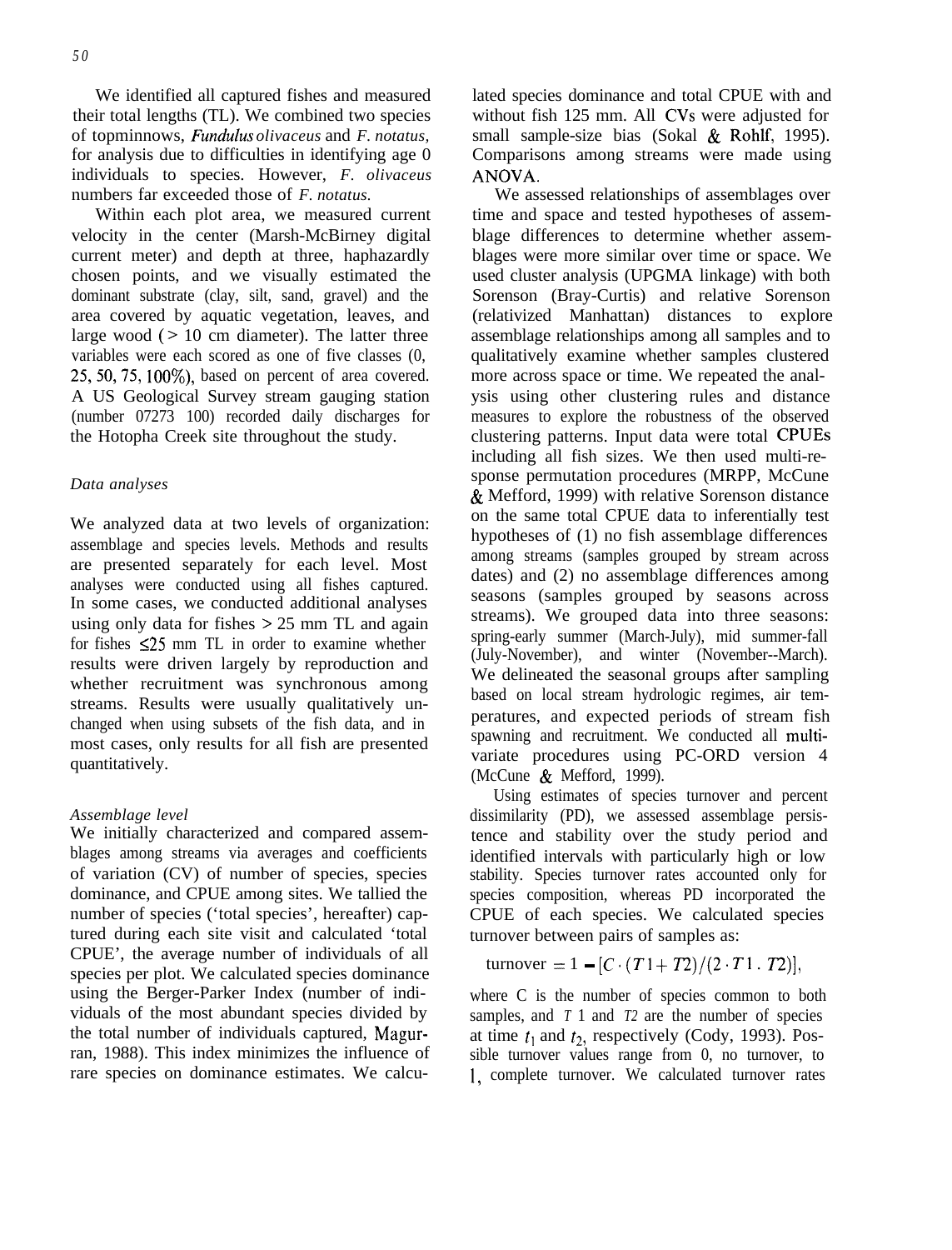for each pair of consecutive samples as well as for the months that we could compare between years (May and July), and we limited analyses to fish >25 mm TL. We used ANOVA to test for seasonal differences in species turnover rates after grouping data into three seasons. Prior to calculating species turnover rates, we used rarefaction to simulate an equal sampling effort of 2 I plots for all but one sample; the July 1994 Buckhorn Creek sample included only 18 plots, but because CPUE and total species were high in the sample, we assumed that the actual fish assemblage was well represented. Using CPUE data for all fish sizes, we calculated percent dissimilarity (PD) (Pielou, 1984) between consecutive samples and between years to compare to species turnover.

We also tested whether assemblage changes were synchronous among streams. We used Spearman's  $\rho$  to test for significant among-stream correlations in total species, species dominance, and total CPUE and used Pearson's productmoment correlation for species turnover and PD. Additionally, we tested for correlations in total species and total CPUE using only data for fish 125 mm.

We used Mantel tests (McCune & Mefford, 1999) to determine if changes in fish assemblages among dates were related to changes in the measured habitat variables. Tests were conducted separately for each stream. Habitat variables included the mean, standard deviation, and CV of water depth, current velocity, and the amounts of wood, aquatic vegetation, and leaves in sampled areas. We did not include substrate because of the absence of variation. All habitat data were transformed to unit mean and variance. We used Euclidean distance for the habitat matrix and Sorenson distance for the fish assemblage matrix and based significance values on 1000 randomizations.

# *Species level*

For the seven most common species, we examined the percentages of variance in CPUE (by species) attributable to spatial, temporal or interaction effects. We used variance partitioning based on a two-way, random-effects ANOVA model for each species (Matthews, 1990). Following Matthews (1990), we determined (1) the 'fixed spatial variance' due to differences among streams, (2) the

'ephemeral spatial variance' due to interactions between time and space, and (3) the temporal component of variance attributable to CPUE differences between sample dates, regardless of stream. Ratios of the variance components indicated the relative importance of each source of variance for each species (Matthews, 1990). CPUE was transformed by  $log_{10}(x + 0.1)$  prior to analyses. Because we did not quantify sampling error, any error variance was included in the interaction term. The variance partitioning method we used sometimes results in negative variances, which we changed to zeros (Searle et al., 1992)

As a means of assessing temporal stability of individual species and of comparing stability between studies, we examined univariate, temporal fluctuations in species abundances using CV of CPUE values. In each stream, we calculated CVs (adjusted for small sample sizes) across all sample dates for each species that occurred in at least half (4) of the samples for a particular stream and compared results to those for a southern Appalachian Mountain stream (Freeman et al., 1988). We assessed 30 species in 53 species-stream combinations.

### Results

### Assemblage level

We captured 17 962 fish representing 13 families and 52 species (Fig. 3, Appendix 1). We collected 43, 26, and 24 species from Cypress, Hotopha, and Buckhorn creeks, respectively. The eight most abundant species ( > 1000 individuals captured) were minnows (family Cyprinidae), but a different species dominated each site (Table 3). *Notropis rafinesquei* and *Cyprinella camura* were the most abundant species overall (3642 and 2998 individuals, respectively) and occurred in all samples. *Lepomis megalotis* was the only other species found in every sample, but its overall abundance was much lower  $(3 \ 12 \text{ individuals})$ .

Variation in total species and species dominance was greater among streams than among dates, but total CPUE displayed greater temporal than spatial variation (Table 3 and Fig. 4). The following results are for analyses including all fish sizes, but results were similar when fish 125 mm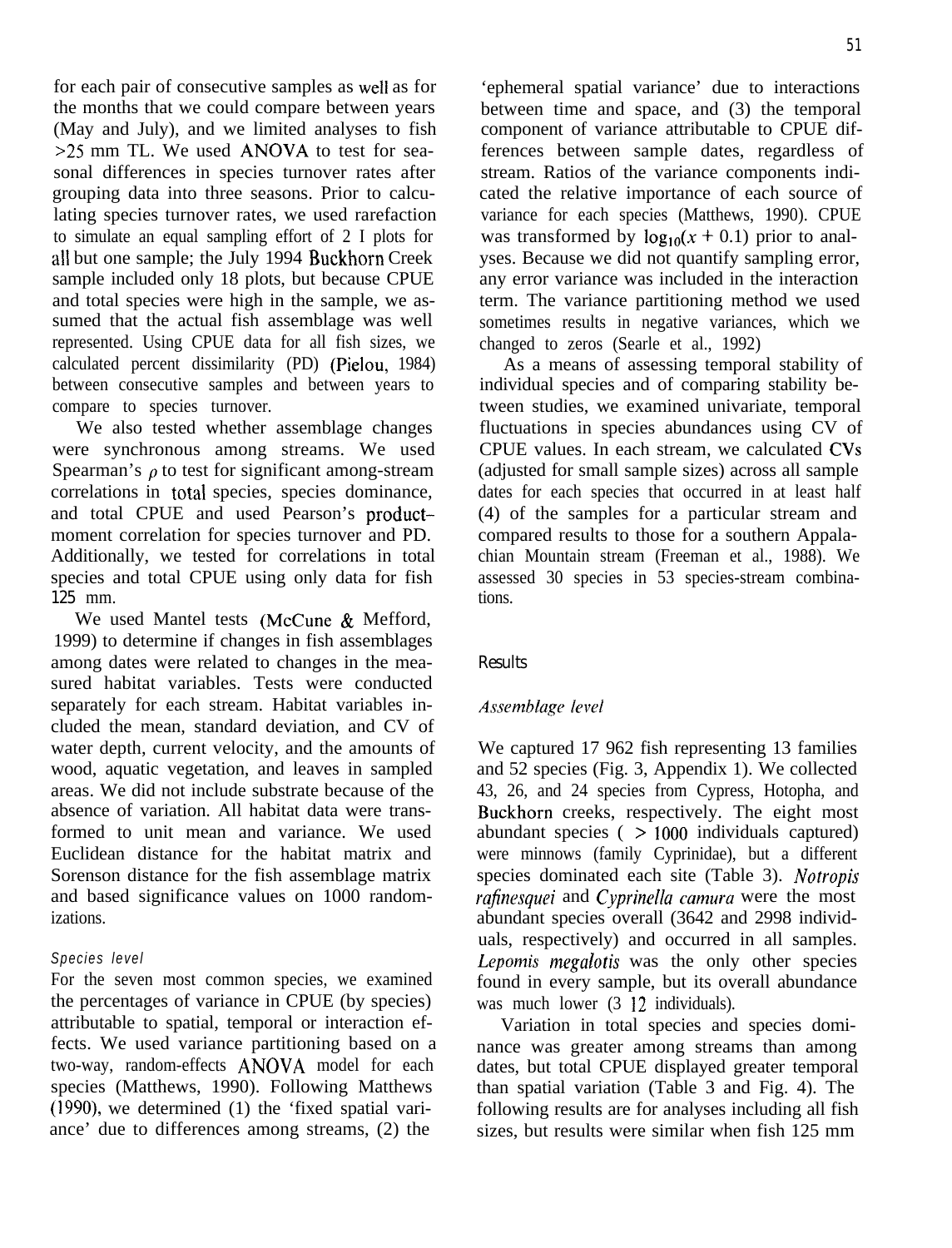

*Figure* 3. Frequency of samples containing each fish species. Species abbreviations are defined in the Appendix. 'FUND' includes two topminnow species.

nificantly higher in Cypress Creek than in Buck- cantly among streams (Kruskal-Wallis,  $\chi^2 = 23$ , horn and Hotopha creeks (ANOVA,  $F = 21.8$ , df = 23,  $p < 0.46$ ). Within streams, CVs for total df = 2,21  $p < 0.01$ ; Fisher LSD pairwise com-<br>CPUE were high relative to CVs for total species parisons,  $p \le 0.05$ ). Species dominance in Hoto- and species dominance (Table 3), indicating that pha Creek was significantly higher than in Cypress abundance was more variable than species comand Buckhorn creeks  $(ANOVA, F = 3.36, df = 2,$  position over time.

were excluded. Total species per sample was sig-  $21$ ,  $p < 0.05$ ). Total CPUE did not differ signifi-CPUE were high relative to CVs for total species

*Table* 3. Average (and coefficient of variation,  $\%$ ) fish assemblage characteristics for all sample dates with all fish species and sizes included

| <b>Stream</b>                | Average total species Average species Average catch<br>per sample date | dominance      |                 | Numerically<br>per unit effort dominant species"          |
|------------------------------|------------------------------------------------------------------------|----------------|-----------------|-----------------------------------------------------------|
| Cypress Creek $22.8*$ (19.2) |                                                                        | 0.35(28.2)     | $25.7$ (63.6)   | N. volucellus, N. rafinesquei, C. camura, N. atherinoides |
| Hotopha Creek $13.6$ (16.1)  |                                                                        | $0.43*$ (22.4) | $26.7$ (64.5)   | C. venusta, N. rafinesquei, C. camura                     |
| Buckhorn Creek 15.3 (9.8)    |                                                                        | 0.31(27.6)     | $37.9$ $(91.2)$ | C. camura, L. chrysocephalus, N. rafinesquei              |

Asterisks indicate values that were significantly different  $(p \le 0.05)$  from those for the other two streams (see text).

a Includes consideration of number of samples dominated by species, total numbers of individuals, and total numbers of individuals > 25 mm. Species are listed in order of dominance.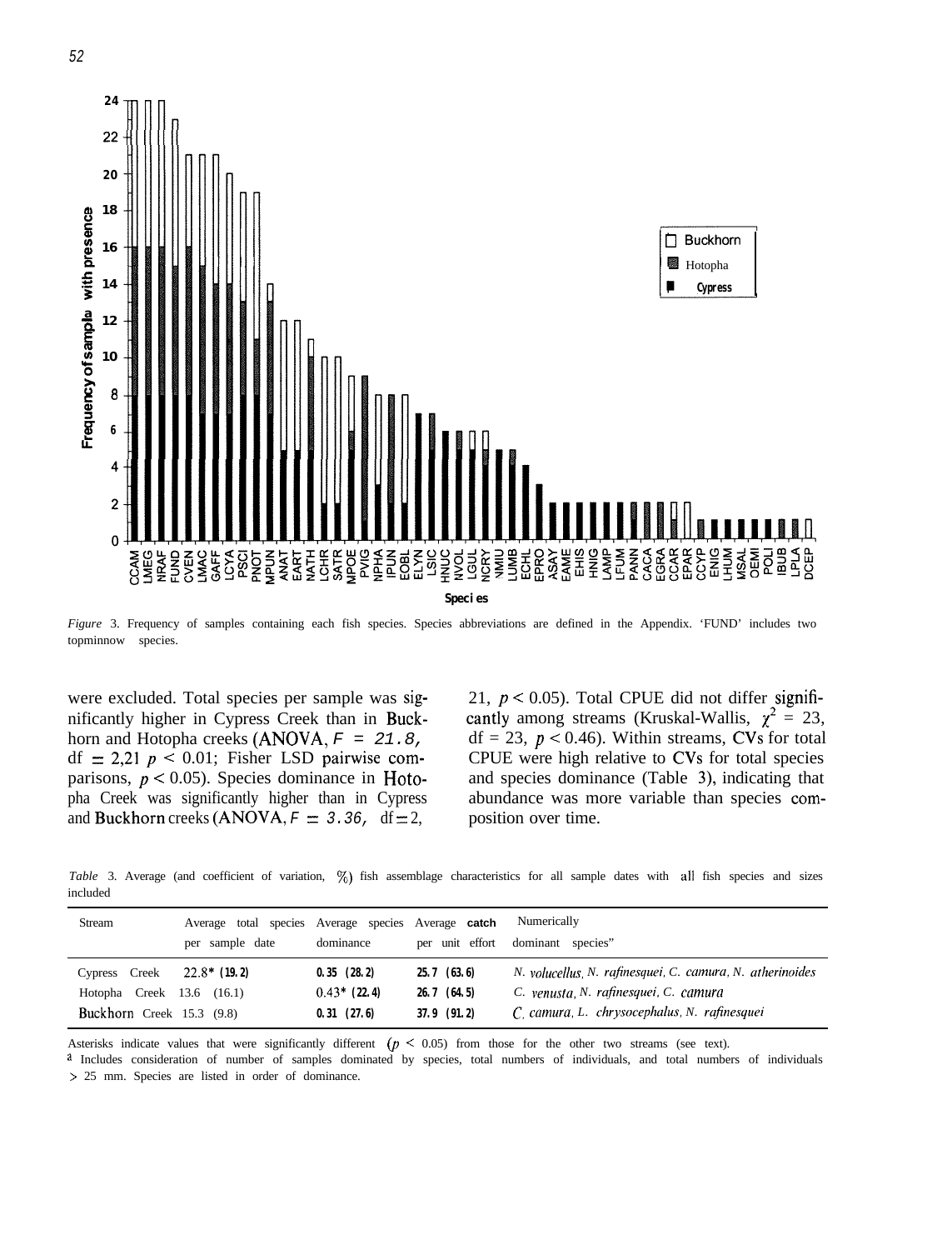

Figwe 4. Fish catch per unit effort (CPUE, top) and total species (bottom) values for the three sites across all sample dates.

Phenetic classification of fish assemblages showed more within- than among-stream clustering. Using Sorenson distance, clustering was driven largely by CPUE, but nonetheless, few mixedstream clusters occurred (Fig. 5). One exception was the November 1993 Buckhorn Creek sample that clustered with Hotopha Creek samples under all clustering rules. Within-stream assemblage similarity was not consistently related to season, although samples often clustered by season. Clustering using relative Sorenson distance resulted in almost complete separation of streams, but clusters still included multiple seasons. Removing data for fish  $\leq 25$  mm resulted in slightly more mixed clustering of samples from Cypress and Hotopha creeks but not Buckhorn Creek. The overall clustering pattern was consistent across a variety of clustering rules and distance measures and indicated that assemblages varied more dramatically over space than over time.

Overall and pairwise MRPP tests (with or without small fish) supported the phenetic classification and indicated significant assemblage differences among streams but not among seasons. Tests of assemblages grouped by stream were statistically significant ( $A = 0.29$ ,  $p <$  O.OOOl), indicating that similarities within streams were much greater than expected at random. All



Figure 5. Dendrogram of catch-per-unit-effort data from all samples and fish sizes using Sorenson distance and UPGMA linkage. Distance is interpreted along the horizontal axis. Brackets on left identify clusters. Sample locations are indicated by B - Buckhorn Creek, C - Cypress Creek, and H - Hotopha Creek.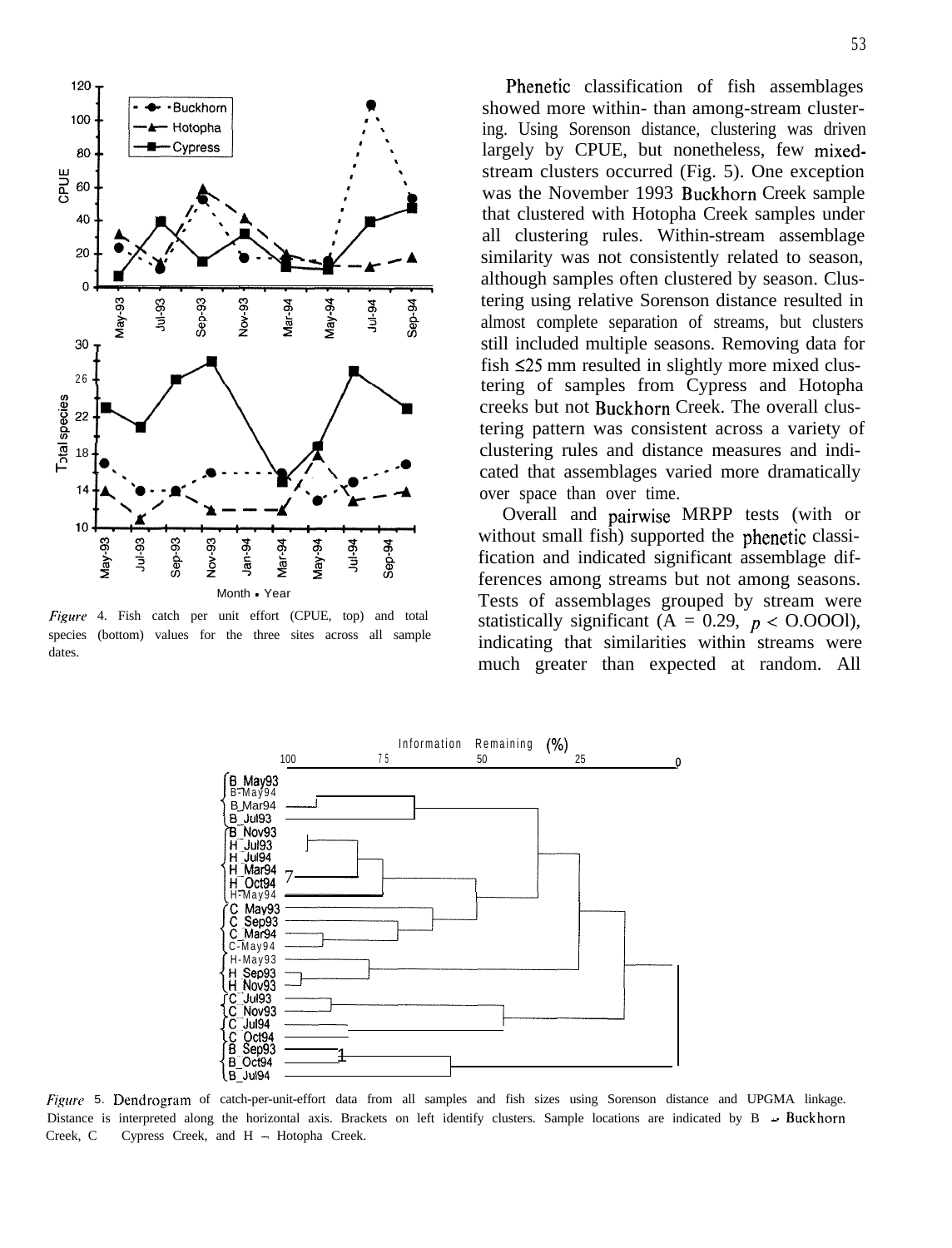pairwise MRPP tests of assemblages between streams were highly significant ( $p <$  O.OOOl), but effect size was greatest between Buckhorn and Hotopha creeks  $(A = 0.34)$ , the most geographically proximate sites. Assemblages grouped by seasons (across streams) showed no significant differences  $(A = 0.002, p < 0.40)$ , indicating that fish assemblages from different streams in the same season were no more similar than expected at random.

Assemblage stability (measured as percent dissimilarity, PD) and persistence (measured as species turnover) typically followed a similar pattern to each other, however, the magnitude of change between samples or years was sometimes much greater for PD (Fig. 6). Species turnover rates and PD were inconsistent among streams, except that the interval May-July 1994 had the highest perinterval species turnover rate in all streams (Fig. 6). Species turnover rates did not differ significantly among seasons (ANOVA, *F = 0.15,*



Figure 6. Species turnover rates x 100 and percent dissimilarity (PD) between consecutive samples and annually (between similar dates in 1993 and 1994).

 $df = 1$ , 19,  $\mathbf{p} = 0.70$ . Annual comparisons of persistence and stability showed mixed patterns. Species turnover and PD on an annual basis were often lower than during intervals of 2-4 months (Fig. 6). However, in Buckhorn Creek, the highest PD was between July 1993 and 1994, reflecting the order of magnitude increase in abundance from July 1993 to 1994 (Fig. 4). This result was consistent when fish 125 mm were excluded from analyses. Species turnover rates and PD from May 1993 to 1994 varied among the streams (Fig. 6).

We found no statistically significant evidence of synchrony among the three streams in assemblage metrics. Neither total CPUE, total species, species dominance, species turnover (>25 mm), nor PD values were correlated among streams (at  $\alpha = 0.05$ level). Also, neither total species nor total CPUE were significantly correlated among any stream pairs when analyses were restricted to fish *125* mm.

Changes in fish assemblages between samples were associated with habitat changes in one of the three streams. Mantel tests indicated a significant association between changes in fish assemblages and stream habitat in Buckhorn Creek (standardized Mantel statistic  $r = -0.36$ ,  $p < 0.047$ ), but not in Cypress and Hotopha creeks (for both streams,  $-0.11 < r < 0.02$ ,  $p > 0.32$ ). Mantel tests using a subset of the standardized habitat variables indicated significant associations between changes in the fish assemblage and changes in the means and standard deviations of depth and water velocity, but not cover, in Buckhorn Creek. During intervals when velocity, and typically depth (except May-July 1994), decreased, percent dissimilarity and species turnover rates were low. Thus, associations between assemblage and water depth and velocity may be simply reflections of seasonal patterns in the fish assemblage.

### *Species level*

CPUE for individual species was generally unstable in the study streams over 17 months. Of the 53 species-stream combinations for which we calculated the CV of CPUE, none were 'stable' and 85 % were 'fluctuating' according to the classification scheme in Freeman et al. (1988) (Fig. 7). The moderately stable species were all dominant or common cyprinids *(Notropis rafinesquei* and *Pim-*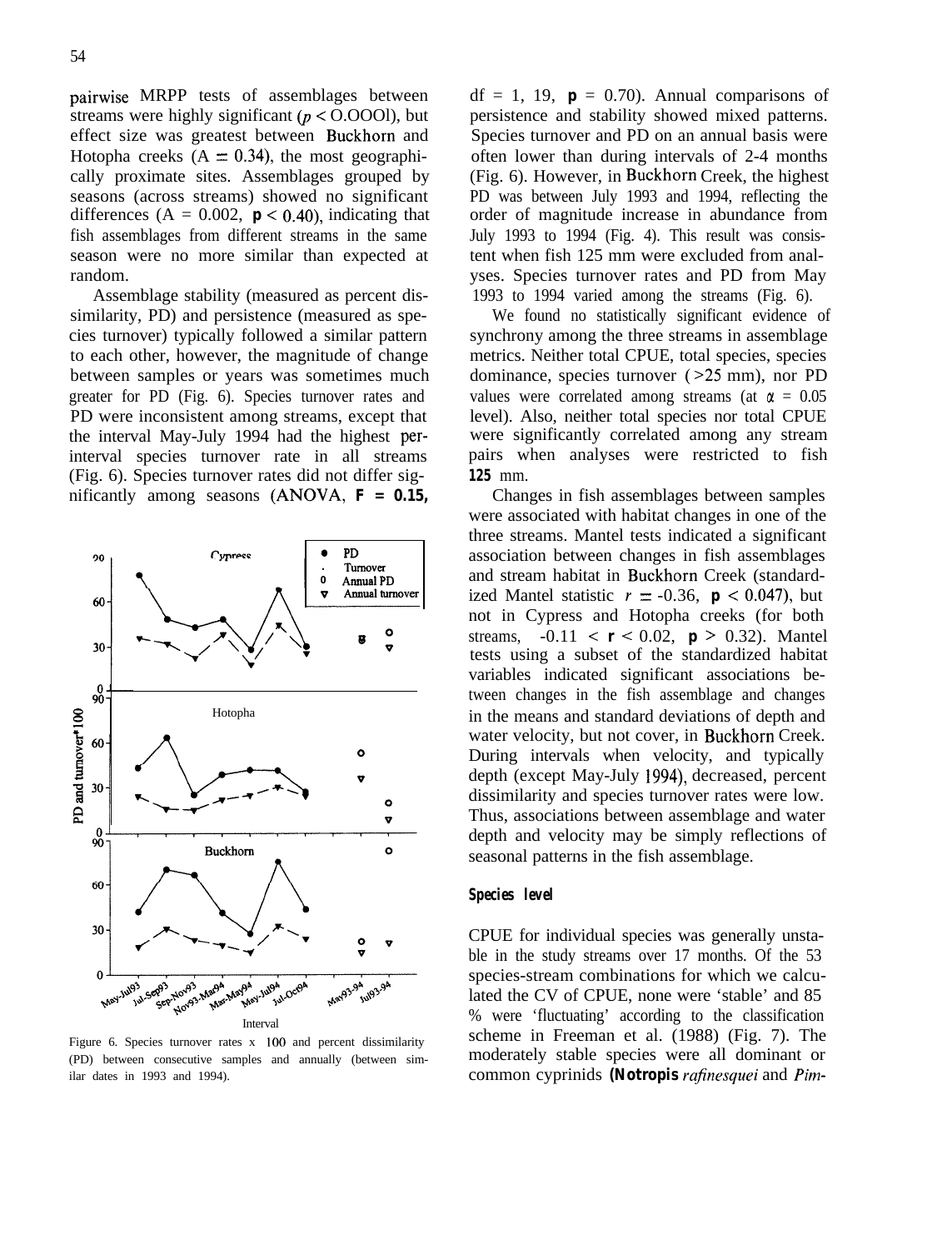

*Figure* 7. Frequency of species categorized in three stability classes based on coefficients of variation of catch-per-unit-effort data (after Freeman et al., 1988). No species were categorized as 'stable'.

*ephales notatus* in Cypress Creek and *Cyprinella camura* in Hotopha Creek). Moderately fluctuating species included a dominant cyprinid *(C. camura* in Buckhorn Creek), centrarchids *(Lepomis cyanellus and L. megalotis in Hotopha* Creek and *L. macrochirus* in Cypress Creek) and *Fundulus* spp. (in Cypress Creek). *Cyprinella camura,* a dominant at all sites, was the only species with a degree of stability in all three streams, narrowly missing the cutoff for 'moderately fluctuating' in Cypress Creek.

Single-species ANOVA results indicated that the variance in CPUE attributable to spatial versus temporal components varied by species. Three of the seven most common species did not vary significantly in abundance across space or time *(Cyprinella camura, Notropis rajinesquei, and Lepomis megalotis)* (Table 4). Of the four remaining species, two varied more across space *(Cyprinellu venusta* and *Fundulus* spp.) and two across time (Gambusia affinis and Lepomis mac*rochirus),* although for three of the four species, a substantial percentage of the variation in CPUE was accounted for by the space-time interaction, termed 'ephemeral spatial variation' (Matthews, 1990).

The extreme variation in CPUE between July 1993 and 1994 in Buckhorn Creek is an example of the fluctuations possible in these unstable streams, but also indicates that some strong correlations occur in abundances of various species within a stream. The spike in CPUE in July 1994 was due to increases in numerous species, including five minnow species and one species from each of four other families (all increased at least 3-fold). However, CPUE of all sunfishes decreased. Although the same pattern existed in fish  $\leq 25$  mm, the increases were also evident in fish  $> 25$  mm, sug-

*Tuble* 4. F-tests of two-way, random effects ANOVA and variance contributions from fixed spatial (stream), fixed temporal (date), and ephemeral spatial (interaction) components for the seven most common species. Variance ratios indicate the importance of each variance source relative to fixed temporal variation

| Species        | F-value    |          | Percent of variance |              |             | Variance     | ratios'                          |                   |
|----------------|------------|----------|---------------------|--------------|-------------|--------------|----------------------------------|-------------------|
|                | Stream     | Date     | Stream              | Date         | Interaction | $Ss^2: Sd^2$ | Si <sup>2</sup> :Sd <sup>2</sup> | $(Ss2 + Si2):Sd2$ |
| Cyprinidae     |            |          |                     |              |             |              |                                  |                   |
| c. camura      | 2.55       | 0.52     | ns                  | n s          | ns          |              |                                  |                   |
| C. venusta     | $40.70***$ | $2.79*$  | 76                  | 9            | 15          | 8.44         | 1.67                             | 10.11             |
| N. rafinesquei | 0.67       | 0.10     | ns                  | ns           | ns          |              |                                  |                   |
| Centrarchidae  |            |          |                     |              |             |              |                                  |                   |
| L. megalotis   | 0.05       | 0.54     | n s                 | n s          | ns          |              |                                  |                   |
| L. macrochirus | 2.03       | $2.80*$  | 7                   | 35           | 58          | 0.20         | 1.66                             | 1.86              |
| Fundulidae     |            |          |                     |              |             |              |                                  |                   |
| Fundulus spp.  | $4.33*$    | 0.86     | 29                  | $\mathbf{0}$ | 71          |              |                                  | m.                |
| Poeciliidae    |            |          |                     |              |             |              |                                  |                   |
| G. affinis     | 0.30       | $3.89**$ | $\boldsymbol{0}$    | 49           | 51          | 0.00         | 1.04                             | 1.04              |

<sup>a</sup> Ratios of variances due to stream (Ss), interaction (Si), and both relative to variance due to date (Sd).

 $*_{p}$  < 0.050; \*\*p < 0.025; \*\*\*p < 0.001.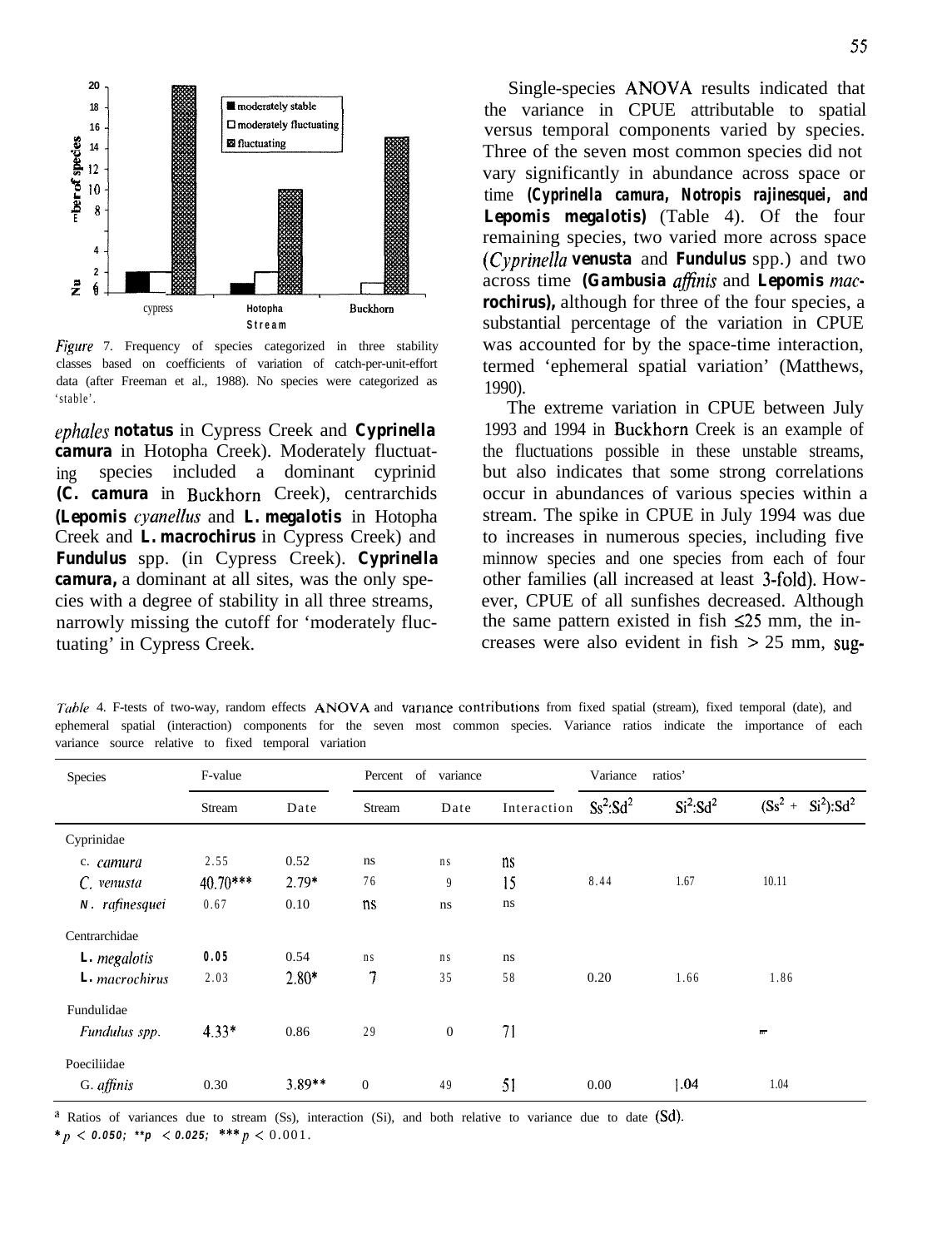gesting that age 0 recruitment was not solely responsible for the increase.

### **Discussion**

Fish assemblages were highly variable over 17 months in the small- to medium-sized, incised, sand-bottom streams of northwestern Mississippi as reflected in dissimilarity measures, species turnover rates, and changes in CPUE. Yet despite substantial temporal variability, fish assemblages maintained characteristics unique to each stream, as evidenced by clustering patterns and differences in dominant species in each stream. Although slightly larger, Hotopha Creek had a significantly lower number of species and higher species dominance than Cypress Creek. Buckhorn Creek had nearly as many species as did nearby Hotopha Creek despite the former being considerably smaller.

All three sites were dominated by cyprinids, and common species were typically small-bodied (median fish size ~33 mm TL in all sites), earlymaturing, and short-lived. *Notropis rafinesquei,* endemic to the Yazoo River basin, and *Cyprinella camura* were dominant species in all three streams; both are tolerant of shallow, sandy streams and are characteristic of incised channels throughout northern Mississippi (Shields et al., 1995). *Luxilus chrysocephalus* is considered intolerant of degraded conditions (Shields et al., 1995) and was dominant only in Buckhorn Creek, the only unchannelized study stream. *Notropis volucellus* and N. *atherinoides* are common in medium to large rivers and lakes (Ross, 2001), including the Little Tallahatchie River both upstream and downstream of Sardis Reservoir (Warren and Haag, unpublished data); the seasonal prevalence of these species in Cypress Creek is likely due to immigration from downstream populations. In contrast, we attribute their scarcity in Hotopha Creek to the grade control weir downstream of the study reach hindering immigration from the Little Tallahatchie River.

CPUE was highly variable over time, whether or not age 0 fishes were included in analyses. Similarly, fish IBI values varied dramatically over time in streams of the same region (Shields et al., 1995). Also, the coefficient of variation (CV) for

total species in Hotopha and Cypress creeks was similar to that for natural or human-modified upstream reaches reported by Schlosser (1987) over a similar length of time, despite draining watersheds about three times as large. The CV of total CPUE in Cypress and Hotopha creeks was similar to the CV of mean fish density for Schlosser's (1987) natural upstream site, but the CV in Buckhorn Creek was more similar to the higher CV value for Schlosser's modified upstream area. Similarly, the CV values for CPUE of individual species reflect unstable abundances. Our results contrast with findings of assemblage stability in warmwater, upland streams (Freeman et al., 1988; Matthews, 1990) but also in Black Creek, Mississippi, a Coastal Plain, blackwater stream (Ross et al., 1987). Differences among studies may be attributable, in part, to analysis methods (Grossman et al., 1990) and spatial and temporal scales examined, however, physical differences among streams undoubtedly contribute to real differences (e.g. Ross et al., 1985).

The degree of spatial versus temporal variation in CPUE of individual species varied, but overall, we found more temporal and less spatial variation than Matthews (1990) found for individual species in the upper Roanoke River, Virginia. However, the spatial and temporal scales of the two studies differed; Matthews studied fishes in individual riffles over 6 months. He predicted that a study encompassing all seasons or multiple years may show an increased temporal relative to spatial component of variation. Thus, the longer duration and multiple habitat types included in our study may explain at least part of the higher contribution of temporal variation. The species with the highest fixed spatial variation, *Cyprinella venusta,* is one that occurs patchily in the area but often at very high densities where present. The high level of ephemeral spatial variation in three of the species indicates that spatial differences varied over time, which is in keeping with an observed lack of synchrony in CPUE of individual species among streams.

The high temporal variability presumably has both natural and anthropogenic causes. Some authors have suggested that high temporal variability is typical of warmwater stream fish assemblages (Grossman et al., 1982; Schlosser, 1987), although some warmwater fish assemblages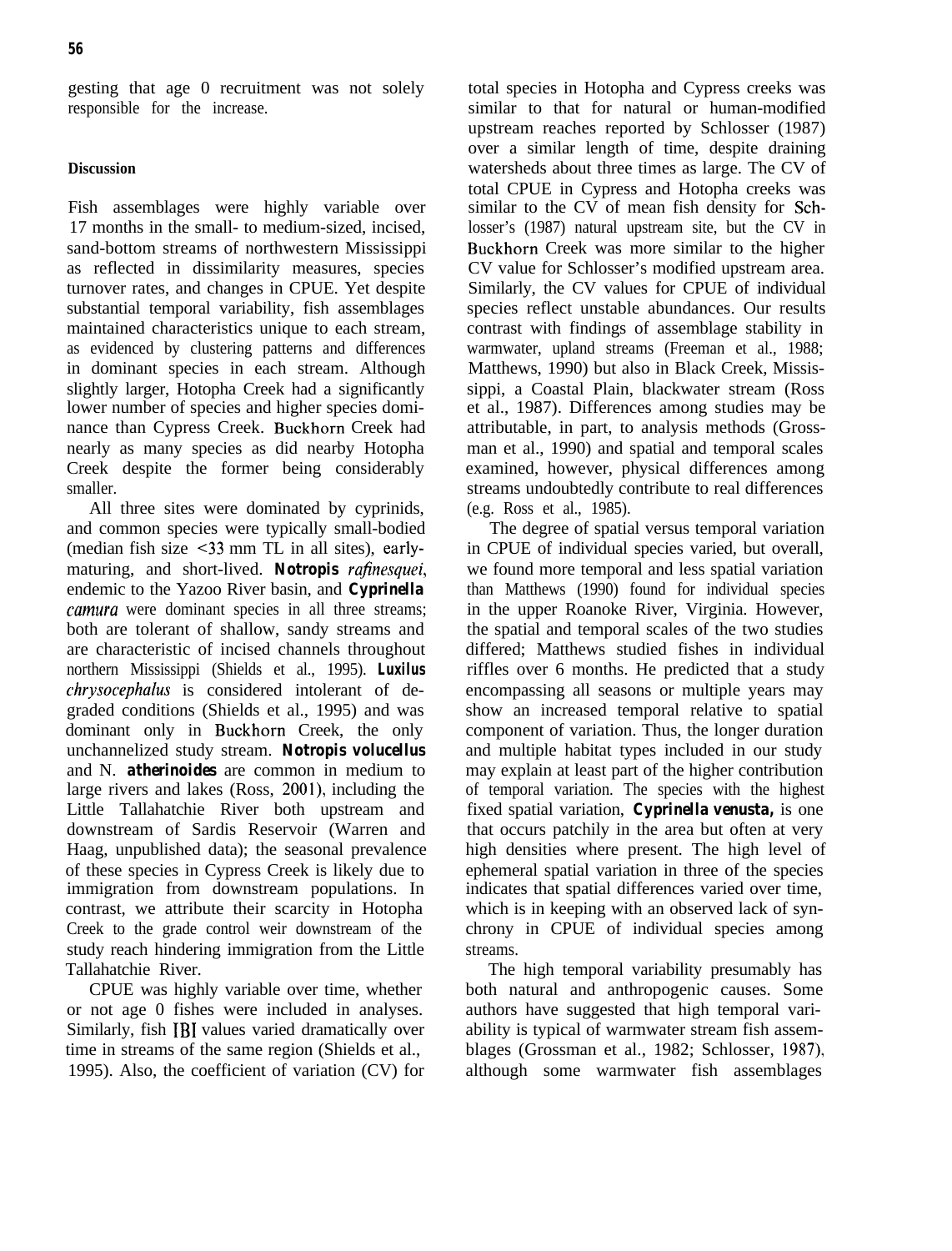**5 7**

appear to be quite stable (Ross et al., 1985, 1987). Assemblage stability is typically greater in benign than harsh environments within a region (Ross et al., 1985; Schlosser, 1987). In our study area, channelization and subsequent incision have created harsher conditions in the form of wide, shallow streams with flashy hydrographs in unstable channels that are largely disconnected from their floodplains. Habitat variables at the scale we measured were typically not associated with assemblage changes, suggesting that any habitat influences probably operated at a larger scale.

Fish assemblages characterized by small-bodied, short-lived species able to quickly recolonize stream reaches and by high temporal variability in composition and abundance have been described as 'colonizing' assemblages (Schlosser, 1987). Colonizing assemblages are characteristic of headwater streams, but also of simplified, degraded habitat in larger streams, where assemblages are marked by reduced native species richness and increased species dominance relative to undisturbed streams of similar size (Schlosser, 1987). Changes in large streams that increase seasonal hydrological variability tend to shift assemblages toward greater variability and other characteristics of colonizing assemblages (Poff & Allan, 1995). In light of the watershed and channel degradation in the study streams, colonizing assemblages are expected in the streams. Furthermore, the assemblage in Hotopha Creek contained a more extreme example of a colonizing assemblage than did comparably-sized, but less degraded, Cypress Creek. Compared to Hotopha Creek, the much smaller Buckhorn Creek had a comparable number of species and lower species dominance, presumably due at least in part to more complex, less degraded habitat in the latter.

High temporal variability in the study streams suggests that abiotic control (e.g. environmental variation) may be more important than biotic control (e.g. resource limitation or predation) of assemblage structure (Grossman et al., 1998). However, Ross et al. (1985) observed that high assemblage variability in one stream reach was not necessarily indicative of assemblage instability throughout an entire population. Our sample sites certainly did not encompass entire populations of any of the species examined. However, others studying larger (Shields et al., 1998) or more sites

(Shields et al., 1995) within the same region of Mississippi have also found extremely high levels of temporal variability in assemblages, suggesting that it is characteristic of the small, incised, unstable streams in the region. Thus, our results are consistent with Schlosser's colonizing assemblages whose control lies toward the abiotic end of the spectrum.

Warmwater stream fish assemblage structure is strongly dependent on downstream processes and connectivity (Osborne & Wiley, 1992; Porto et al., 1999). Variations among the study streams in connectivity to diverse habitats downstream may help explain some differences in assemblage characteristics. The low species richness in Hotopha Creek relative to similarly-sized Cypress Creek is likely due, in part, to the presence of the grade control weir on lower Hotopha Creek that restricts migration from the Little Tallahatchie River. Further, at the point where Hotopha enters it, the Little Tallahatchie River is highly regulated by Sardis Dam, and thus, may support a reduced species source pool for Hotopha Creek. In contrast, Cypress Creek flows unobstructed into a segment of the Little Tallahatchie River that contains a variety of habitats which are expected to support a large species pool.

The occasional high species turnover rates and the changes in total CPUE that were not attrib**utable** to age 0 recruitment indicate that fish movement is considerable in the streams and that immigration and emigration are extremely important to the assemblage structure at a given time. Our data do not allow us to ascertain the distance of movements, only that fish must have moved in and out of the study sites. Longer study sites may have minimized the effects of movements. However, the relative uniformity of the channels leads us to believe that many of the movements may have been over distances of hundreds of meters to several kilometers, indicating that hydraulic connectivity is integral to maintenance of these fish assemblages (Winston et al., 1991). Linfield (1985) suggested that cyprinids in English streams are extremely mobile, aggregating in winter and dispersing widely in summer.

The order of magnitude increase in total CPUE in the Buckhorn Creek site from July 1993 to 1994 was the most extreme example of variation in abundance, reflecting dramatic increases in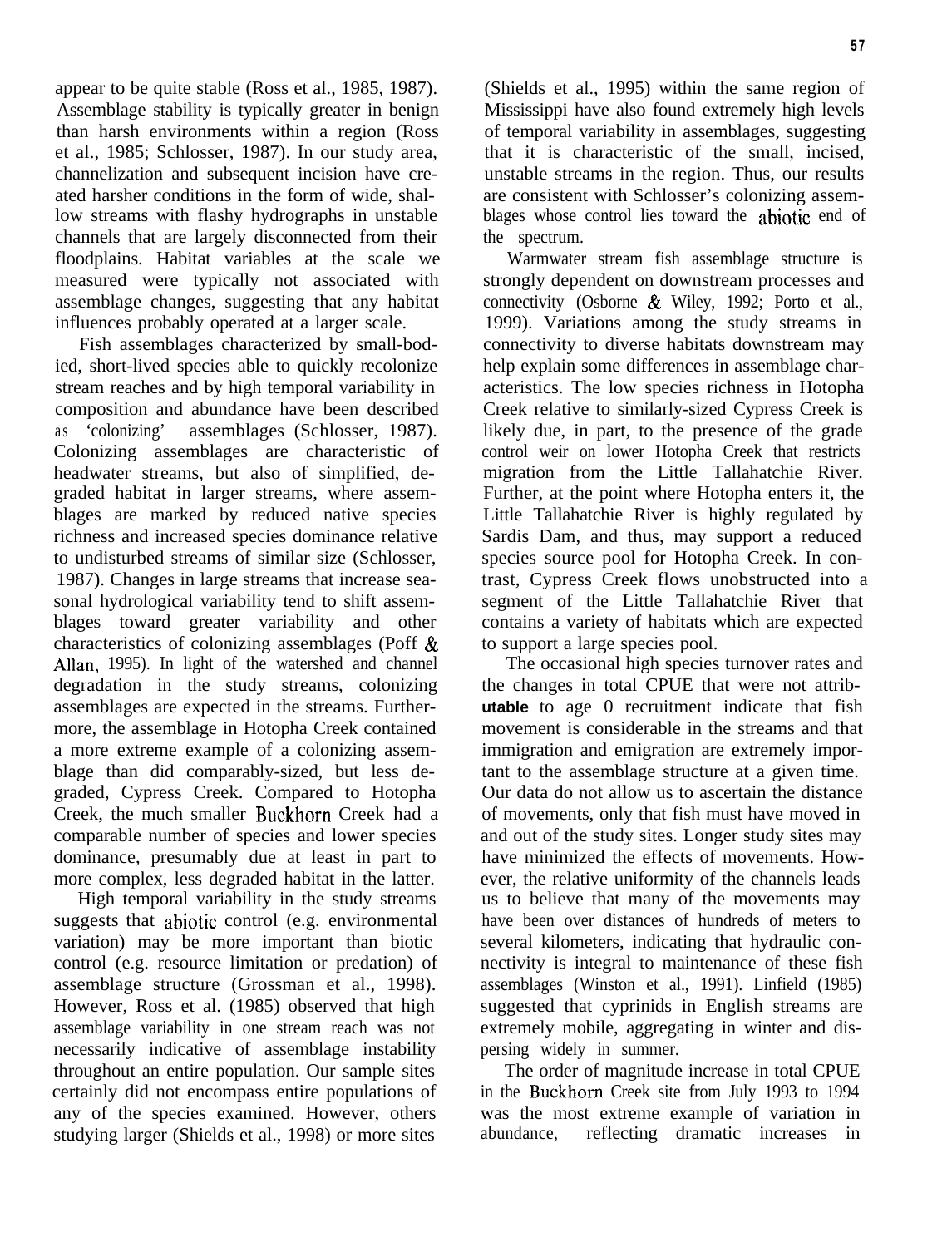densities of nearly all common fish species in the creek during the second summer of study. Because the increase was not due solely to reproduction, it further illustrates the importance of immigration to assemblage dynamics. Concomitant habitat changes were not evident, although differences in flow between years may have contributed to the spike in total CPUE. Average depth, current velocity, and stream discharge were nearly identical between the two July samples, but the CV of current velocity was higher in July 1994. Compared to 1993, flows in 1994 were much higher throughout the winter, and some higher flows occurred in early summer in nearby Hotopha Creek (Fig. 2) and presumably in Buckhorn Creek as well (see also Shields et al., 1998, p. 74, Fig. 5). All sunfishes in Buckhorn Creek declined from July 1993 to 1994, which supports previous findings that centrarchids thrive during periods of stable, low flows (Ross et al., 1985; Schlosser, 1985; Grossman et al., 1998; but see Shields et al., 1998). CPUE of all cyprinids increased in 1994 in Buckhorn Creek; however, in Hotopha and Cypress creeks, some cyprinid numbers decreased from July 1993 to 1994, whereas others increased.

Identifying seasons of relative stability and instability is helpful both for understanding assemblage dynamics and for developing research or monitoring plans. Several patterns in species turnover rates indicate that spring to early summer is the period of greatest change in assemblage composition in the study streams. First, many of the highest single-interval turnover rates occurred in the May-July intervals. Second, average values for species turnover between consecutive samples in spring-early summer (i.e. March-May and May-July) tended to be higher than values calculated from March to July, suggesting that after March the assemblages undergo a period of change, but by early July return to a composition more similar to that in March. Finally, annual species turnover rates between July samples were lower than or similar to annual rates between May samples and were often lower than turnover rates between consecutive samples. Although species composition appears to be more stable in summer than spring, abundances can vary radically from one summer to the next, as occurred in Buckhorn Creek. The higher variability of PD compared to species turnover was evidently due to a combination of fish

movements and age 0 recruitment. High species turnover rates in spring may reflect seasonal migrations and movements to and from spawning locations, which tend to peak in spring and early summer in warmwater streams (Funk, 1957; Hall, 1972; Whitehurst, 1981; Porto et al., 1999). Although the duration of the study prevented comparisons from one winter to the next, winter may be a period of relative stability in both assemblage composition and structure; in winter, stream metabolism and age 0 recruitment are low, and movements are probably more limited (Hall, 1972; Whitehurst, 1981). However, highly unpredictable winter stream discharges in the region could confound attempts to conduct annual winter sampling. Some caution should be exercised in interpreting the rates because sampling intervals were not constant. In particular, the November 1993 to March 1994 interval was about twice as long as most others.

Processes in fish assemblages were not synchronized even in neighboring streams, as revealed by the lack of correlation among assemblage metrics (e.g. total species, dominance, abundance). The substantial difference in stream size may be responsible, in part, for the lack of synchrony between Buckhorn and Hotopha creeks, despite their proximity. Between Cypress and Hotopha creeks, differences in hydrology both at the sites and in more distant parts of the stream network may have contributed to the lack of correlation.

The seasonal and annual variation in the fish assemblages within sites, in the absence of obvious changes in habitat conditions, suggests that the statistical power of many fish-based monitoring designs in degraded, Coastal Plain streams will be extremely limited. Fish-based indices (e.g. the index of biotic integrity) tend to have wide confidence intervals in stream segments that contain colonizing assemblages, such as the ones we studied (Schlosser, 1990; Shields et al., 1995). A fish monitoring program focused on population trends may be overwhelmed by the observed background variation, even if a long time series of observations prior to the action of interest were available, which is rarely the case (Grossman et al., 1990). Only extreme trends in population levels would be detectable given the high variability we observed (Maxell, 1999). The claim is often made that at least large changes in abundance and species composition will be detectable by monitoring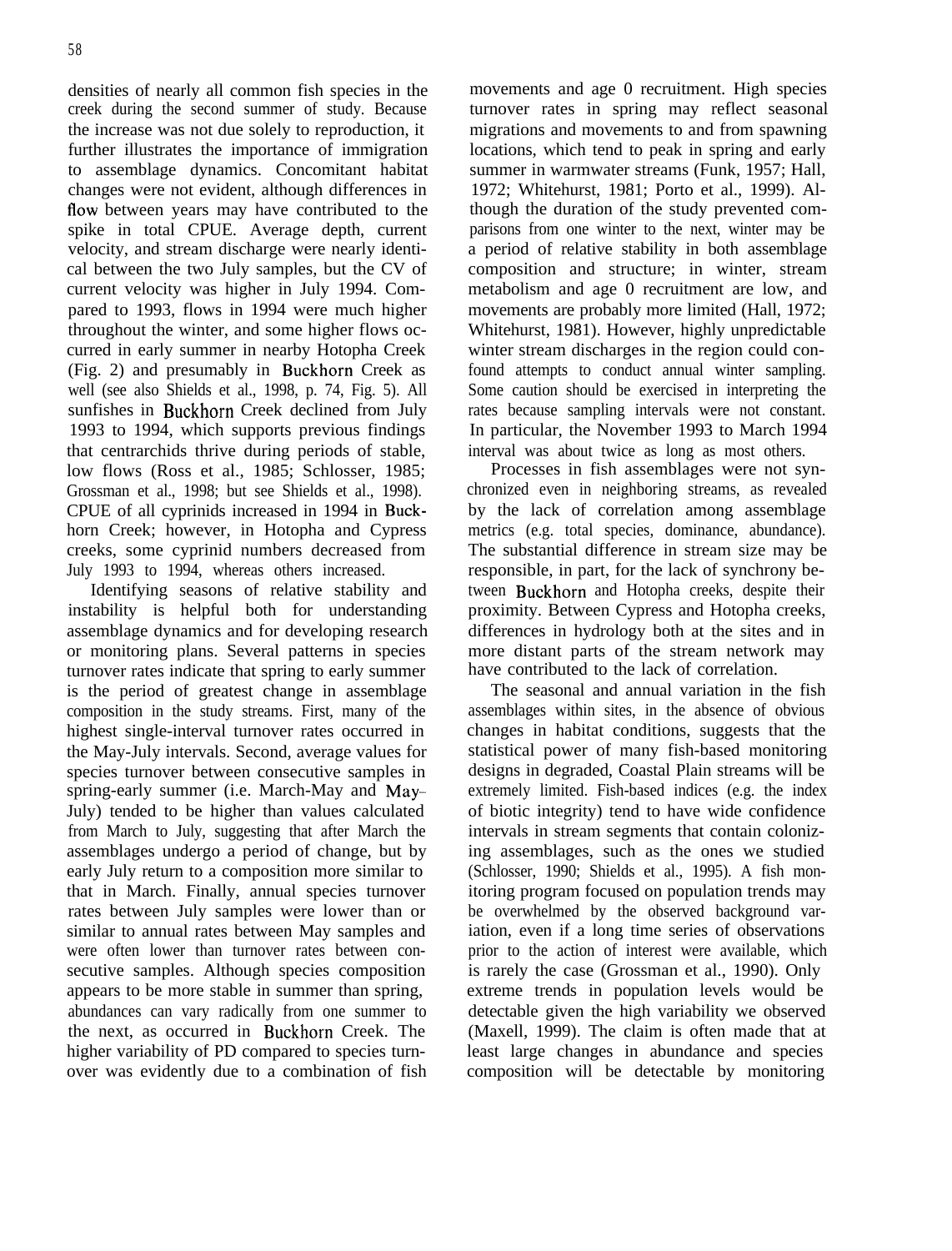programs with minimal sampling prior to the action of interest. However, an order of magnitude change in fish abundance over 1 year in the absence of measurable habitat change at our Buckhorn Creek site suggests otherwise. Even if assemblages are more stable when viewed at the whole-stream scale, as Ross et al. (1985) observed, most monitoring programs are not able to cover such large areas.

Long-term monitoring to determine ranges of temporal variation in assemblage structure in the absence of anthropogenic alterations will facilitate both planning and interpretation in stream fish monitoring programs (Schlosser, 1990). Nonetheless, the overwhelming importance of hydrologic regime to structuring the fish community (Grossman et al., 1998) may mask the effects of more subtle habitat changes on fish assemblages in these incised streams. Metrics other than abundance, such as species composition-based metrics (Shields et al., 2000), functional group composition, and assemblage size/age structure (Schlosser, 1982; Shields & Knight, 2004) may be more appropriate for assessing assemblage changes resulting from changes in stream conditions. If long enough time series before and after a change are available, then the degree of variability in abundance, itself, may be a useful indicator of a shift along the continuum of 'colonizing' to 'stable' assemblages as habitat shifts along the harsh to benign continuum (Schlosser, 1982, 1987).

### **Acknowledgements**

We thank D. Shields for sharing information about Hotopha Creek and for providing helpful comments on an earlier draft. C. M. Taylor provided suggestions for some analyses. C. Harwell, G. McWhirter, and A. McConnell assisted in the field. M. Shillingsford entered data. C. Jenkins and F. McEwen provided logistical support.

#### **References**

Cody, M. L., 1993. Bird diversity components within and between habitats in Australia. In Ricklefs, R. E. & D. Schluter (eds), Species Diversity in Ecological Communities: Historical and Geographical Perspectives. University of Chicago Press, Chicago, Illinois: 147-158.

- Freeman, M. C. et al., 1988. Fish assemblage stability in a southern Appalachian stream. Canadian Journal of Fisheries and Aquatic Sciences 45: 1949-1958.
- Funk, J. L., 1957. Movement of stream fishes in Missouri. Transactions of the American Fisheries Society 8.5: 39-57.
- Gowan, C., M. K. Young, K. D. Fausch & S. C. Riley, 1994. Restricted movement in resident stream salmonids: a paradigm lost'? Canadian Journal of Fisheries and Aquatic Sciences 51: 2626-2637.
- Grossman, G. D., P. B. Moyle & J. 0. Whitaker, Jr., 1982. Stochasticity in structural and functional characteristics of an Indiana stream fish assemblage: a test of community theory. American Naturalist 120: 4233454.
- Grossman, G. D., J. F. Dowd & M. Crawford, 1990. Assemblage stability in stream fishes: a review. Environmental Management 14: 661-671.
- Grossman, G. D., R. E. Ratajczak, Jr., M. Crawford & M. C. Freeman, 1998. Assemblage organization in stream fishes: effects of environmental variation and interspecific interactions. Ecological Monographs 68: 395-420.
- Hall, C. A. S., 1972. Migration and metabolism in a temperate stream ecosystem. Ecology 53: 585-604.
- Linfield, R. S. J., 1985. An alternative concept to home range theory with respect to populations of cyprinids in major river systems. Fish Biology 27(Supplement A): 187-196.
- Magurran, A. E., 1988. Ecological Diversity and Its Measurement. Princeton University Press, Princeton, New Jersey.
- Matthews, W. J., 1990. Spatial and temporal variation in fishes of riffle habitats: a comparison of analytical approaches for the Roanoke River. American Midland Naturalist 124: 31- 45.
- Maxell, B. A., 1999. A power analysis on the monitoring of bull trout stocks using redd counts. North American Journal of Fisheries Management 19: 860-866.
- McCune, B. & M. J. Mefford, 1999. PC-ORD. Multivariate Analysis of Ecological Data, Version 4. MjM Software Design, Gleneden Beach, Oregon.
- Osborne, L. L. & M. J. Wiley, 1992. Influence of tributary spatial position on the structure of warmwater fish communities. Canadian Journal of Fisheries and Aquatic Sciences 49: 671-681.
- Pielou, E. C., 1984. The Interpretation of Ecological Data; A Primer on Classification and Ordination. John Wiley and Sons, New York.
- Poff, N. L. & J. D. Allan, 1995. Functional organization of stream fish assemblages in relation to hydrological variability. Ecology 76: 606627.
- Porto, L. M., R. L. McLaughlin & D. L. G. Noakes, 1999. Low-head barrier dams restrict the movements of fishes in two Lake Ontario streams. North American Journal of Fisheries Management 19: 1928-1036.
- Ross, S. T., 2001. The Inland Fishes of Mississippi. University Press of Mississippi, Jackson.
- Ross, S. T., W. J. Matthews & A. A. Echelle, 1985. Persistence of stream fish assemblages: effects of environmental change. The American Naturalist 126: 24-40.
- Ross, S. T., J. A. Baker & K. E. Clark, 1987. Microhabitat partitioning of southeastern stream fishes: temporal and spatial predictability. In Matthews, W. 3. & D. C. Heins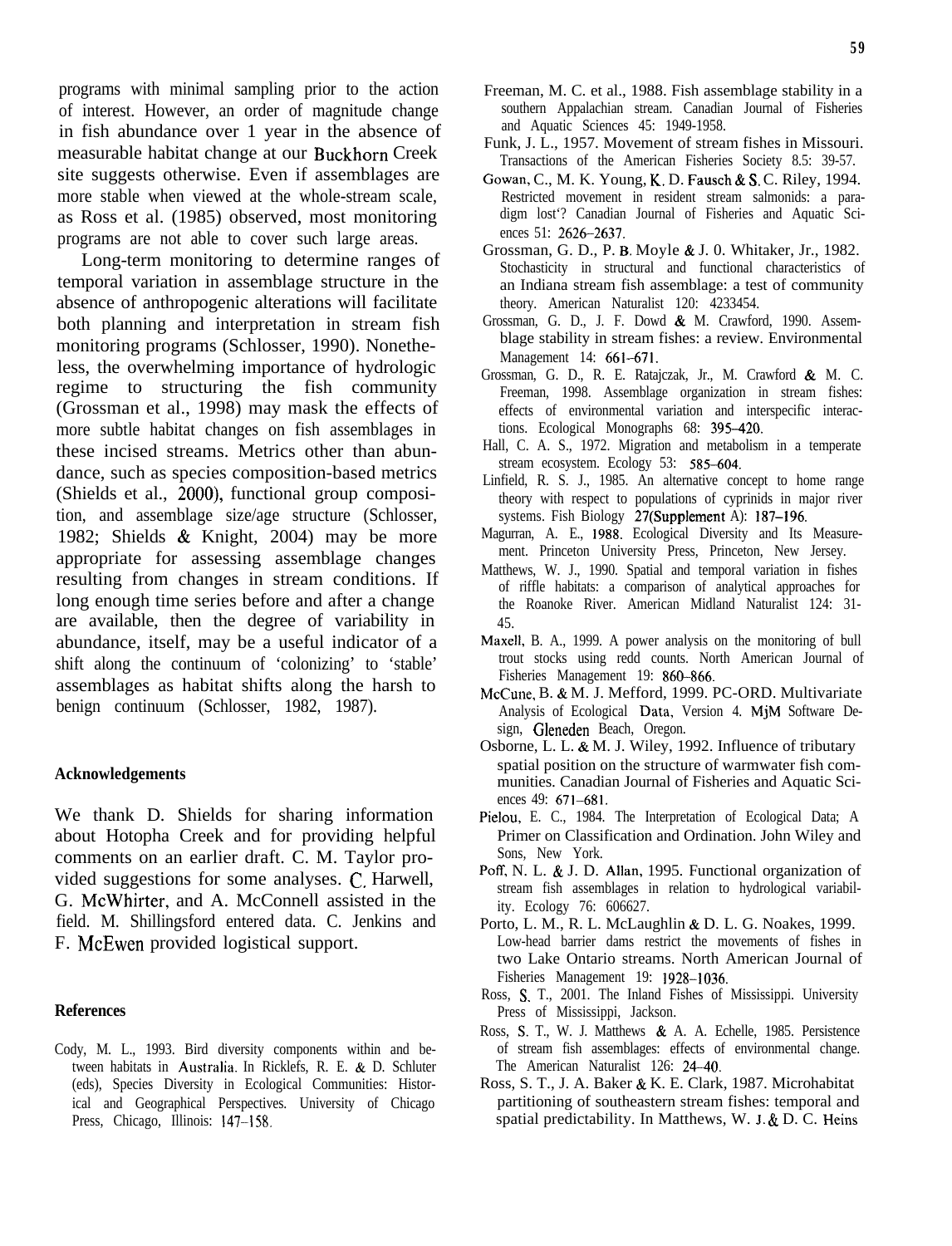(eds), Community and Evolutionary Ecology of North American Stream Fishes. University of Oklahoma Press, Norman: 42-5 1.

- Schlosser, I. J., 1982. Fish community structure and function along two habitat gradients in a headwater stream. Ecological Monographs 52: 395-414.
- Schlosser, 1. J., 1985. Flow regime, juvenile abundance, and the assemblage structure of stream fishes. Ecology 66: 14% 1490.
- Schlosser, 1. J., 1987. A conceptual framework for fish communities in small warmwater streams. In Matthews, W. J. & D. C. Heins (eds), Community and Evolutionary Ecology of North American Stream Fishes. University of Oklahoma Press, Norman: 17-24.
- Schlosser, I. J., 1990. Environmental variation, life history attributes, and community structure in stream fishes: implications for environmental management and assessment. Environmental Management 14: 62 l-628.
- Searle, S. R., G. Casella & C. E. McCulloch, 1992. Variance Components. John Wiley and Sons, New York.
- Shields, F. D., Jr. & C. M. Cooper, 1994. Riparian wetlands and flood stages. Hydraulic Engineering 1994: 351-355.
- Shields, F. D., Jr., C. M. Cooper & S. S. Knight, 1993. Initial response to incised channel rehabilitation. Aquatic Conservation: Marine and Freshwater Ecosystems 3: 93-103.
- Shields, F. D., Jr. & S. S. Knight, 2004. Ten years after: retrospective evaluation of a stream habitat restoration project. In Clar, M., D. Carpenter, J. Gracie & L. Slate (eds), Protection and Restoration of Urban and Rural Streams, Proceedings of the Symposium. American Society of Civil Engineers, Reston, Virginia: 38-50.
- Shields, F. D., Jr., S. S. Knight & C. M. Cooper, 1994. Effects of channel incision on base flow stream habitats and fishes. Environmental Management 18: 43-57.
- Shields, F. D., Jr., S. S. Knight & C. M. Cooper, 1995. Use of the index of biotic integrity to assess physical habitat degradation in warmwater streams. Hydrobiologia 312: [9]-208.
- Shields, F. D., Jr., S. S. Knight & C. M. Cooper, 1998. Rehabilitation of aquatic habitats in warmwater streams damaged by channel incision in Mississippi. Hydrobiologia 382: 63-86.
- Shields, F. D., Jr., S. S. Knight & C. M. Cooper, 2000. Cyclic perturbation of lowland river channels and ecological response. Regulated rivers: research and management 16: 307- 325.
- Simon, A. & S. E. Darby, 1997. Disturbance, channel evolution and erosion rates: Hotophia Creek, Mississippi. In Wang, S. S. Y., E. J. Langendoen  $\&$  F. D. Shields, Jr. (eds), Management of Landscapes Disturbed by Channel Incision: Stabilization, Rehabilitation, Restoration. University of Mississippi Press, Oxford: 476-481.
- Sokal, R. R. & F. J. Rohlf, 1995. Biometry. W. H. Freeman and Company.
- Whitehurst, D. K., 1981. Seasonal movements of fishes in an eastern North Carolina swamp stream. In Krumholz, L. A. (eds), Warmwater Streams Symposium. American Fisheries Society, Bethesda, Maryland: 182-190.
- Winston, M. R., C. M. Taylor & J. Pigg, 1991. Upstream extirpation of four minnow species due to damming of a prairie stream. Transactions of the American Fisheries Society 120: 98-105.

| Family         | Scientific<br>name                    | Abbreviation | Common<br>name           | Number<br>captured |
|----------------|---------------------------------------|--------------|--------------------------|--------------------|
| Aphredoderidae | Aphredoderus sayanus                  | <b>ASAY</b>  | Pirate perch             |                    |
| Atherinidae    | Labidesthes sicculus                  | <b>LSIC</b>  | Brook silverside         | 27                 |
| Catostomidae   | Erimyzon oblongus                     | EOBL         | chubsucker<br>Creek      | 54                 |
| Catostomidae   | Hypentelium nigricans                 | <b>HNIG</b>  | Northern<br>hogsucker    |                    |
| Catostomidae   | <i><u><b>Ictiobus</b></u></i> bubulus | <b>IBUB</b>  | Smallmouth<br>buffalo    |                    |
| Catostomidae   | Moxostoma poecilurum                  | <b>MPOE</b>  | Blacktail redhorse       | 23                 |
| Catostomidae   | Carpiodes carpio                      | <b>CACA</b>  | River<br>carpsucker      |                    |
| Catostomidae   | Carpiodes cyprimrs                    | <b>CCYP</b>  | Quillback                |                    |
| Centrarchidae  | <b>Lepomis</b> cyanellus              | <b>LCYA</b>  | Green sunfish            | 74                 |
| Centrarchidae  | Lepomis gulosus                       | LGUL         | Warmouth                 | 8                  |
| Centrarchidae  | <b>Lepomis</b> humilis                | LHUM         | Orangespotted<br>sunfish |                    |
| Centrarchidae  | Lepomis macrochirus                   | <b>LMAC</b>  | Bluegill                 | 183                |
| Centrarchidae  | <b>Lepomis</b> megalotis              | LMEG         | Longear sunfish          | 312                |
| Centrarchidae  | Micropterus punctulatus               | MPUN         | Spotted bass             | 68                 |
| Centrarchidae  | Micropterus salmoides                 | <b>MSAL</b>  | Largemouth<br>bass       |                    |

*Appendix* 1. Families, scientific names, abbreviations, and common names of fish species collected in Cypress, Hotopha, and Buckhorn creeks, Mississippi, USA, from May 1993 to October 1994. Arranged in alphabetical order by family and scientific name

*Continued on p. 61*